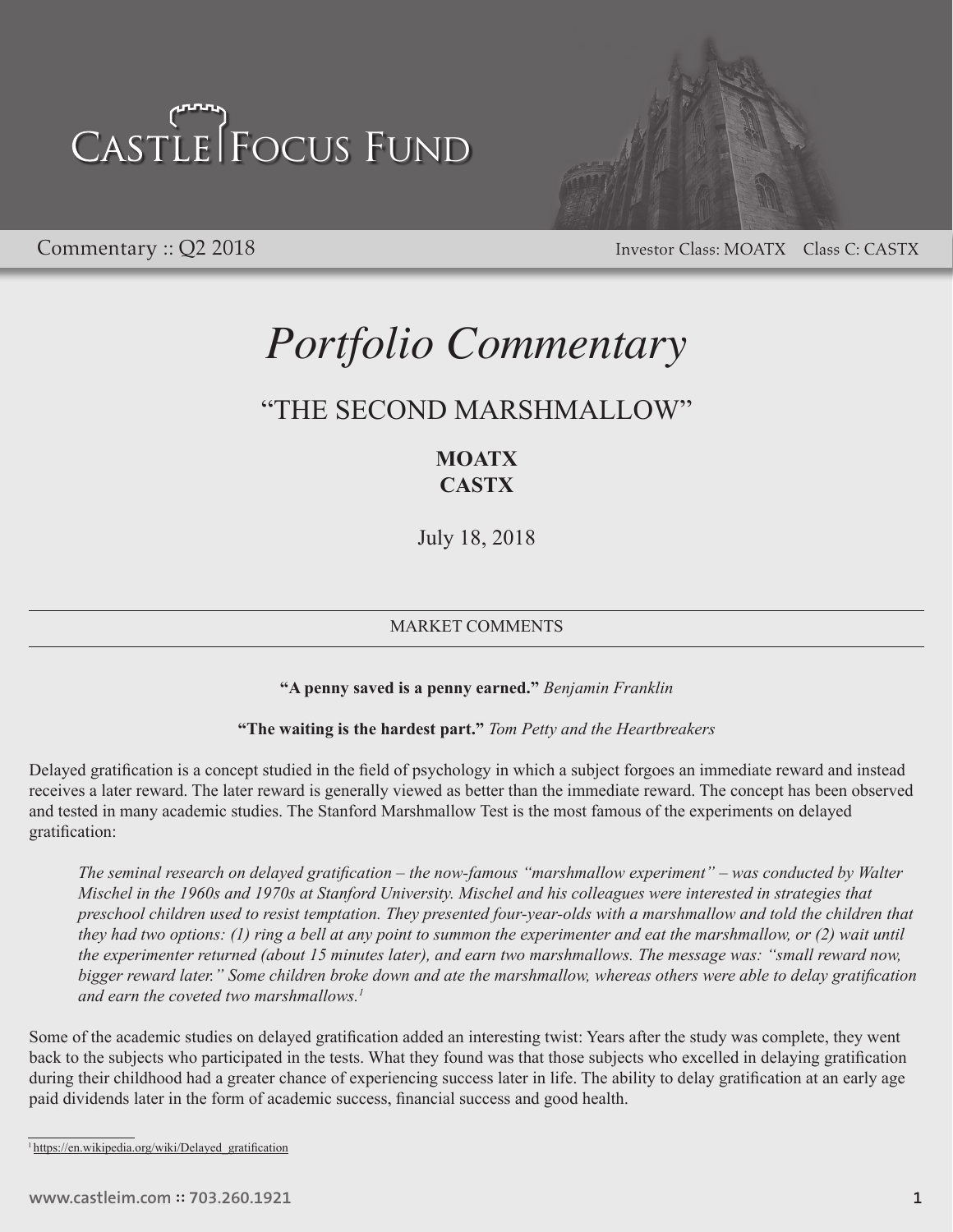

Commentary :: Q2 2018 Investor Class: MOATX Class C: CASTX

Financial advisors have a front-row seat in the battle between immediate *small* reward and delayed *large* reward. They see the long-term benefits that their clients accrue by investing early in life. They see delayed gratification at work when a client continues to invest during market downturns.

The financial advisors we work with use the Castle Focus Fund as a piece of client portfolios. We understand that these diversified portfolios are built to provide clients with strategies that may move differently depending on the market environment. Some of the strategies used are more growth-oriented, some more focused on value; some may focus on larger companies while others invest in smaller companies. We believe that most strategies available in mutual funds today are surprisingly undiversified in one respect: they focus on the immediate gratification of short-term relative returns. Our approach to investing makes the Castle Focus Fund different -- we focus on the deferred gratification of long-term absolute returns. This difference -- absolute returns versus relative returns -- is most noticeable in our approach to buying securities. We believe that entry price is a key determinant of total return. Because of this, we typically invest in a company when its stock is trading at a sizable discount to our estimate of its fair value. In essence, we are taking positions and patiently waiting for the "second marshmallow". As an example, during the second quarter of 2018 we added just one position to the Fund's portfolio: Walt Disney Company (DIS, 2.04% of Fund assets on June 30, 2018). We added Disney when its stock was trading at an attractive discount to our estimate of its fair value. We find Disney attractive for many reasons, but this metric summarizes our investment thesis nicely: *Disney's market capitalization was recently eclipsed by Netflix. However, Disney's 2017 free cash flow almost equaled Netflix's 2017 top-line revenue number.* 

Our patient approach may not currently make for interesting cocktail conversation. Of course, market direction can change and a significant pullback in the market may make our strategy more conversation-worthy.

We are willing to look different -- the Castle Focus Fund is a concentrated portfolio of 22 holdings and cash. The benefit to clients is that the Fund moves differently than many other mutual funds. This difference can be complementary and is one of the reasons we are an effective tool for financial advisors as they build diversified portfolios for their clients. Of course, it is easy to say you are different. But can you substantiate it over a long period of time? Our risk metrics do set us apart: The Castle Focus Fund is half as volatile as the S&P 500 with a five year beta of 0.50 (as of June 30, 2018). The Fund's down capture for the same five year period is 56.69 versus the S&P 500.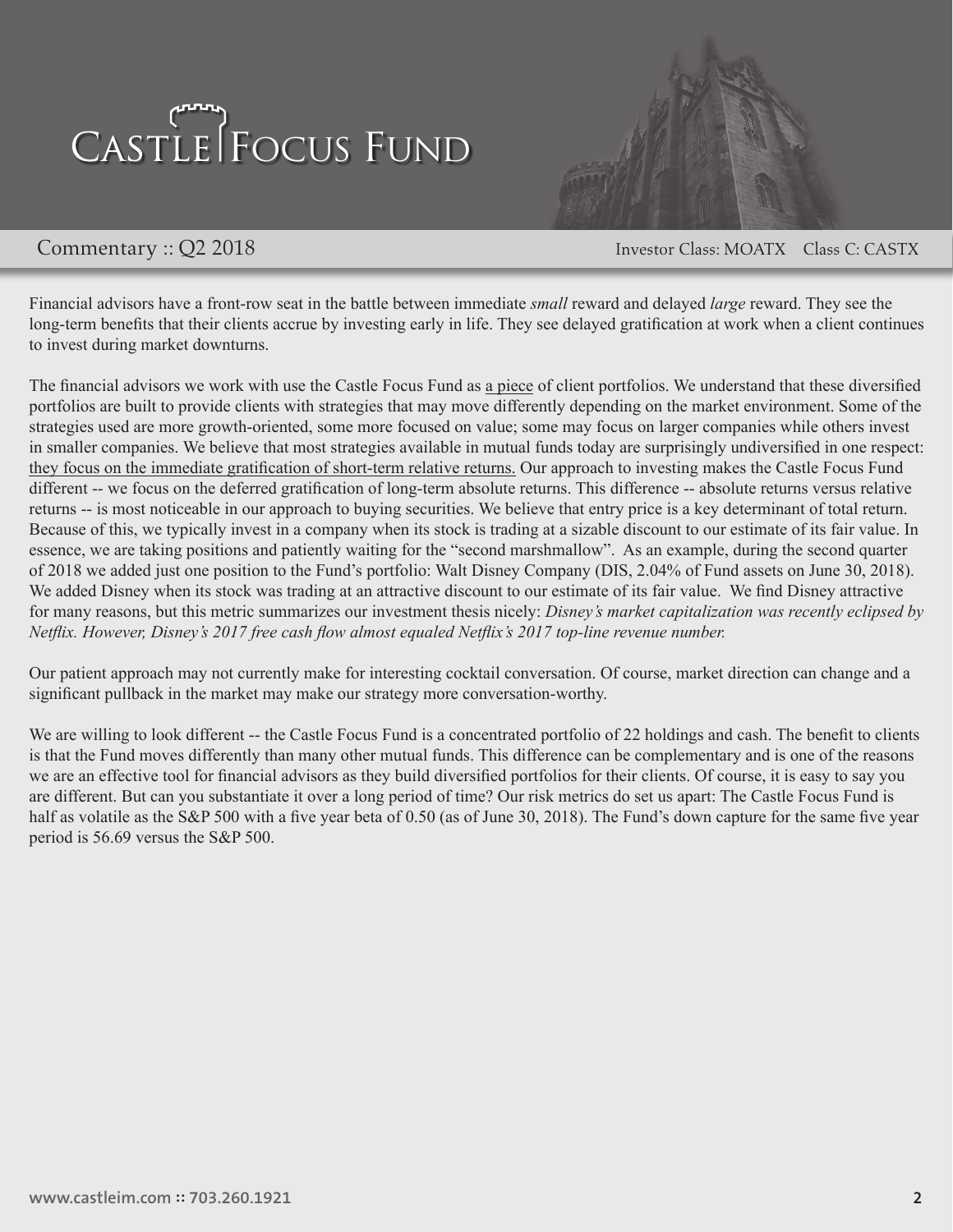

Commentary :: Q2 2018 Investor Class: MOATX Class C: CASTX

### **Portfolio Overview**

|                        | <b>Total Return</b><br><b>Average Annual Return</b> |           |           |                |                                    |
|------------------------|-----------------------------------------------------|-----------|-----------|----------------|------------------------------------|
|                        | <b>Year-to-Date</b>                                 | 1 Year    | 3 Years   | <b>5 Years</b> | <b>Since Inception</b><br>(7/1/10) |
| Investor Class (MOATX) | $0.23\%$                                            | $4.40\%$  | $6.98\%$  | 7.37%          | $8.05\%$                           |
| $S\&P500$              | $2.65\%$                                            | $14.37\%$ | $11.93\%$ | $13.42\%$      | 15.28%                             |

**Performance quoted represents past performance. Past performance is no guarantee of future results. Investment return and the principal value of an investment will fluctuate. Shares may be worth more or less than original cost when redeemed. Current performance may be lower or higher than performance shown. You may obtain performance data current to the most recent month end by calling 703-260-1921.**

### **Buys and Sells**

During the second quarter of 2018 we added Walt Disney Company (DIS, 2.04% of Fund assets as of 6/30/18). We sold our position in Monsanto Co.

### **Cash**

The Fund's cash position (cash and cash equivalents) on June 30, 2018 was 30.94%, slightly lower than where we ended the prior quarter.

Regards,

 $-ail:  $Al$$ 

Caeli Andrews Andrew Welle Managing Director Managing Director

And Will

Castle Investment Management Castle Investment Management